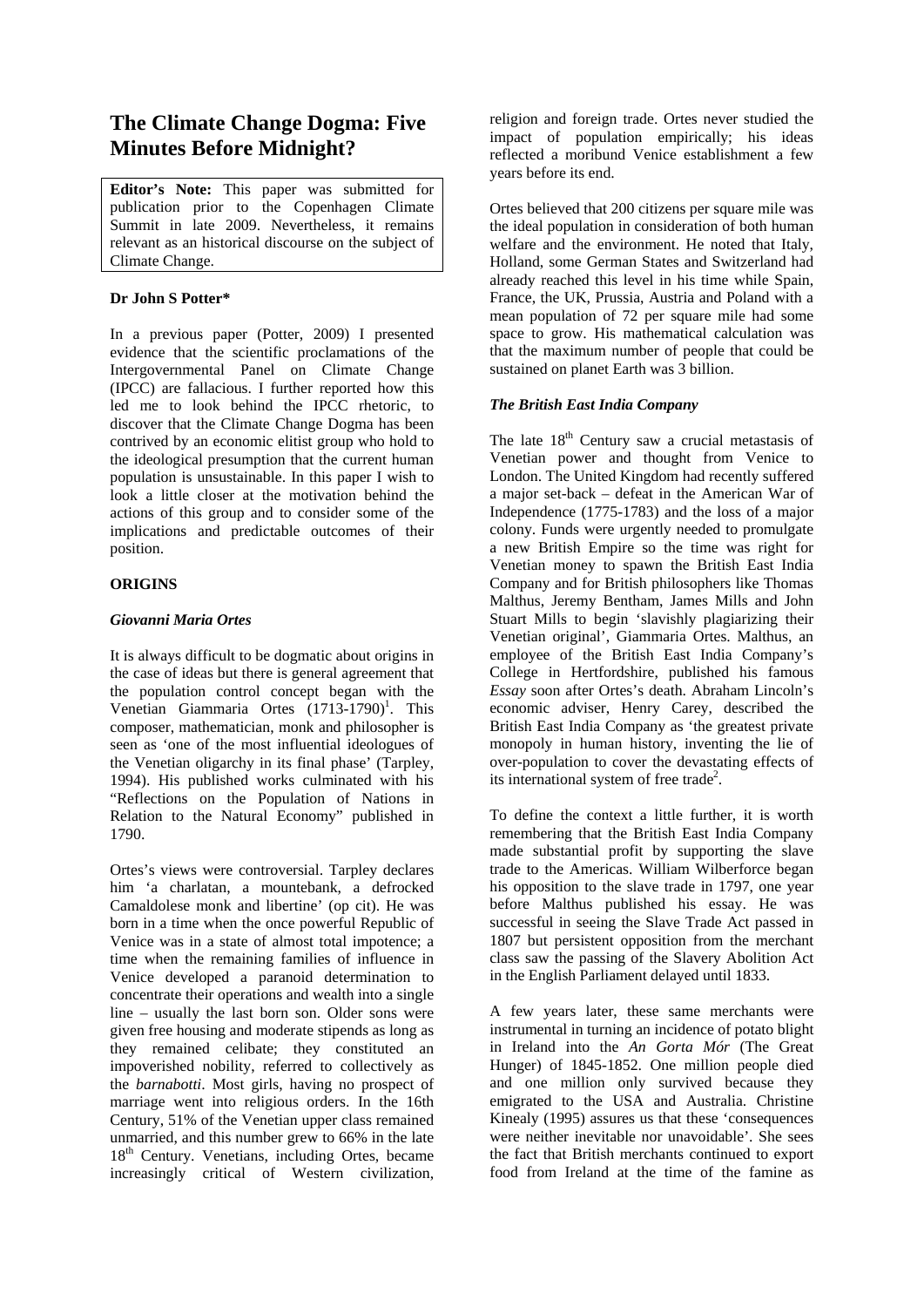evidence that the British were 'using (the famine) as an opportunity to facilitate long desired changes within Ireland, including population control'. Dennis Clark (1982) sees the Irish Famine as 'an epic of English cruelty' and Boyle (1996) sees the British government 'clearly pursuing a policy of mass starvation in Ireland'. Curtis in his book *Apes and Angels: The Irishman in Victorian Caricature* identifies the justification for such action as social Darwinism. For a colloquial account see the book *Brendan Behan's Ireland*.

As mentioned previously, we note that Charles Darwin drew his notion of the survival of the fittest from Malthus (Potter, op cit). He published his book *On the Origin of Species by Means of Natural Selection, or the Preservation of Favoured Races in the Struggle for Life* in 1859 (Darwin, 1859). In arguing that it was a principle of nature that only the fittest would survive, he opened the door for the human population to be considered 'a herd to be controlled by an elite, who would cull its ranks or just plain kill entire races, including the lower orders of white society' in order to advance the cause of human development (Anon, The New Citizen, 2009). That this led to the indiscriminate slaughter of dark skinned people around the world over the next 100 years is evident. It also led to Nietzsche's Superman and his *Beyond Good and Evil* (Nietzsche, 1886), which in turn encouraged Hitler to argue with pure Malthusian zeal that:

"Providence has endowed living creatures with a limitless fecundity; but she has not put in their reach, without the need for effort on their part, all the food they need. All that is right and proper, for it is the struggle for existence that produces the selection of the fittest" (Trevor-Roper, 2000).

Sad to say in our time, despite that fact that Hitler's principle of Aryan supremacy is supposed to have been put behind us, there are still scientists comparing the thickness of human skulls, hoping to make the point that white skinned people are superior to their dark skinned cousins.

In arguing for natural selection, Darwin and his cohorts Thomas Huxley and Francis Galton effectively introduced the science of eugenics. The notion was widely embraced by the British establishment in the late 19<sup>th</sup> Century and led to the rapid spread of the British Empire, the reasoning being that providence had ordained the British, with their superior intellectual power, to rule over the world and bring it into order. In fact, the British Empire was just a continuance of Ortes's free-trade option. The callous imposition of British influence in South Africa is a case in point. In 1806 the British took over the Cape Colony without so much

as a please and thank you; and in 1899-1901 they took over the gold fields of the Transvaal, arguing that the Dutch settlers were not managing the mines correctly!

Thanks to Hitler, the term eugenics was unpopular after World War II so Julian Huxley, one time president of the British Eugenics Society, repackaged it as 'environmentalism'. In his books *Man in the Modern World*, Huxley demonstrated that the Malthusian project was alive and well in Britain:

"The lowest classes are reproducing too fast. Therefore they must not have easy access to relief or hospital treatment lest the removal of the last check on natural selection should make it too easy for children to be produced or to survive; long unemployment should be the ground for sterilisation' (Huxley, 1947).

Huxley was the co-founder of the World Wild Life Fund (WWF) along with Britain's Prince Philip and Prince Bernhard of the Netherland. Backed by the resources of Royal Dutch Shell, BP, RTZ and Unilever the WWF 'spawned a whole panoply of green organizations world wide, including the Australian Conservation Foundation of which Prince Philip was president from 1971-1976' (Anon, The New Citizen, 2009). Prince Philip has made his intentions clear: 'In the event that I am reincarnated, I would like to return as a deadly virus, in order to contribute something to solve over-population' (*Deutsche Presse-Agentur*, August 1988). Along with St Augustine, we may only marvel at the power of an idea!

In the light of the above, we see that the Climate Change Dogma is just the latest extension of the Malthusian position. And this is confirmed by the fact that it was Huxley's associate, Crispin Tickell, who as British Ambassador to the UN (1987-1990) was responsible for the establishment of the IPCC in 1989. An immensely influential person with two knighthoods and  $24$  honorary doctoral degrees<sup>3</sup>, Tickell presented his groundbreaking *Climatic Change and World Affairs* at Harvard in 1977; it was published by Pergamon Press in 1978. From 1990, Tickell headed the Washington DC Climate Institute, working with Al Gore to get the US Government to adopt the global warming scam. Britain's latest 'high priest' of climate change, Lord Nicholas Stern is Tickell's protégé. A one time advisor to Margaret Thatcher, it was Tickell who coined the phrase "Mankind is a disease". He was joined in this belief by people like Lord Bertrand Russell, Prince Philip, the Club of Rome, Maurice Strong, Jacques Cousteau and the radical Australian environmentalist, Dr John Reid. These facts leave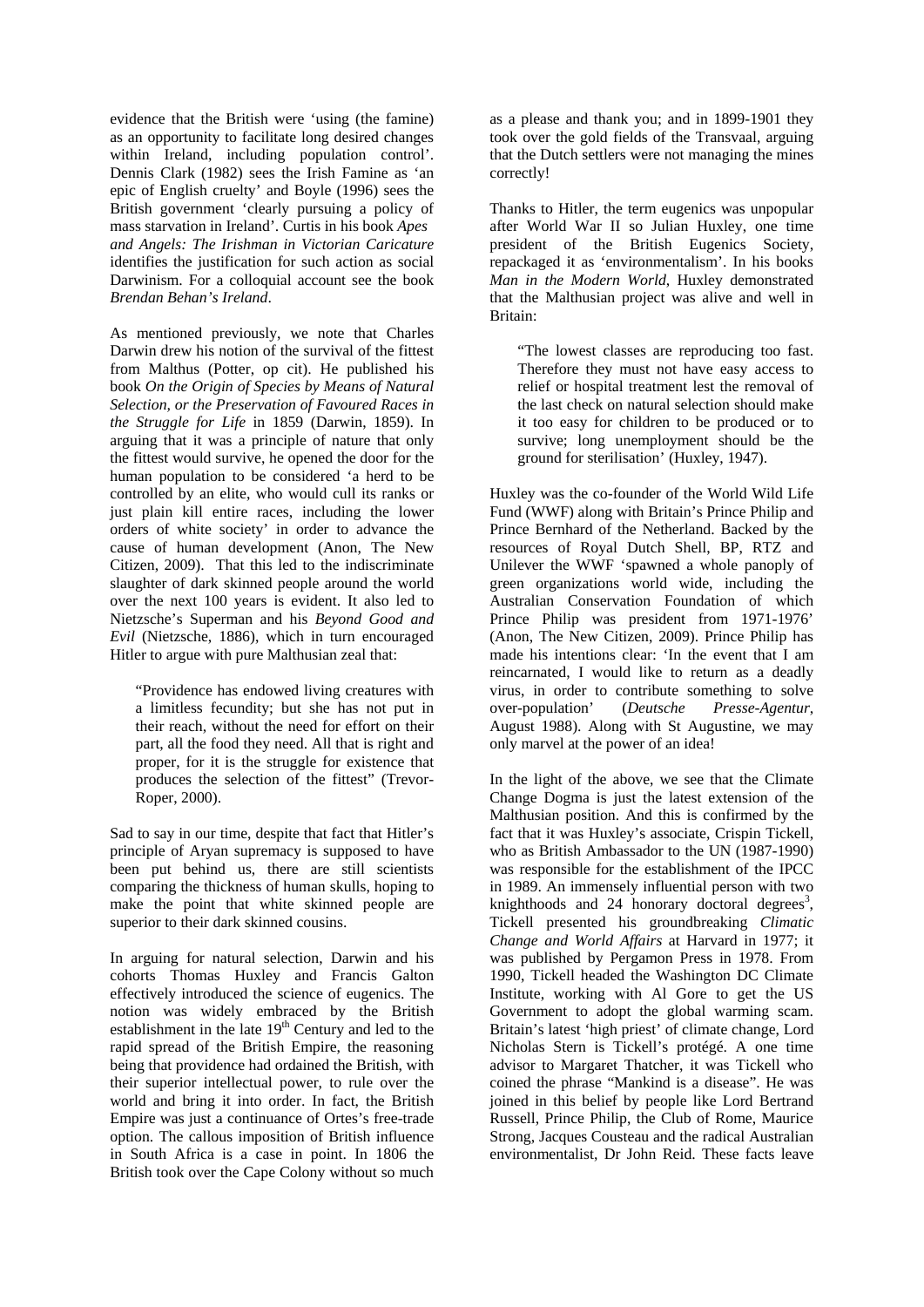no doubt that to be a climate change dogmatist is to be a genocidalist. As Jaques Cousteau said in 1977:

'In order to stabalise world population, we must eliminate 350 000 people per day. That is a terrible thing to say but it is just as bad not to say it<sup> $4$ </sup>.

### **STRATEGY**

In my previous paper (Potter, op cit) I outlined the Malthus recipe for reducing the population. He saw<br>nature providing positive agencies like nature providing positive agencies like drought/famine, pestilence and disasters (cyclones, tornadoes and psunamis); war he saw as another 'positive influence'. Then there were preventative measures that could be promoted, e.g. delaying marriage, abortion, contraception, prostitution and celibacy. In our day we can add homosexuality and euthanasia, although the latter remains controversial. It is easy to see that the promotion of preventative measures by the neo-Malthusians since 1971 has been extremely effective in Western countries; less so amongst primal cultures although there have been rumours of deliberate attempts to introduce disease and to supply unsuitable pharmaceuticals to populations in the developing world. The latter reports have been difficult to substantiate but the rhetoric of the climate change dogmatists suggests that they are not beyond taking such actions.

In recent times the one-child per family policy in China stands out as the most deliberate attempt to control population. It has been unsuccessful in even holding the Chinese population level let alone reducing it, and it has precipitated some serious problems – see below.

The Climate Change Strategy is a superior strategy to all of the above in that it holds universal hope that the population can be reduced by significantly reducing food supplies. It also has the potential to radically change the way we do things, asking us to: (1) relinquish our prerogative to manage the world's resources; (2) recognize that we have no superior right to those resources than other creatures; and (3) to realize that our best hope for survival is to abandon development in favour of a return to pristine dependence on what nature provides.

### *Step 1 – Vilification of Carbon Dioxide*

The first step in the Climate Change Strategy is to vilify the plant food carbon dioxide  $(CO<sub>2</sub>)$ . The Earth's atmosphere consists of nitrogen (78%), oxygen (21%) and a 1% of other gases including argon and carbon dioxide (Chang, 1984). Air is subject to gravity and is densest on the Earth's

surface; 50% of the atmosphere lies within 6km of the Earth's surface, 90% within 16km and 99% within 32km.

Atmospheric nitrogen is mainly inactive although in electrical storms some of it may be converted to nitrate  $(NO_3)$  and contribute to soil nitrogen levels when it is dissolved in rain. Oxygen is essential for life; it is breathed in by practically every living creature and breathed out by plants as a product of photo-synthesis.

Carbon dioxide levels in the atmosphere are presently about 385 ppm by volume, i.e. about 0.04%.  $CO<sub>2</sub>$  is a product of respiration; it is breathed out by most living creatures and taken in by plants to be used, along with water, to synthesize glucose – the main source of energy in living creatures. Plants cease producing glucose when the level of  $CO<sub>2</sub>$  in the atmosphere drops below 200ppm (Plimer 2009). Vegetable growers find that concentrations of  $CO<sub>2</sub>$  around 1000 ppm are ideal for the production of vegetables grown in glasshouses, the same level that submariners find best for their health (Plimer, op cit).

The atmosphere not only provides the oxygen we need to survive<sup>5</sup> but has a moderating effect on air temperatures at the Earth's surface. Some of the energy that we derive from the Sun is reflected back into the atmosphere as heat; we are aware of this because every night the atmosphere cools. The size of the drop in temperature depends on the modifying effect of some gases in the air which absorb the reflected heat and prevent it escaping into the outer atmosphere. The chief of these is water vapour<sup>6</sup>, the concentration of which in the atmosphere varies considerably from day to day. The amount of water vapour in the air is expressed as the relative humidity (RH), i.e. the amount of water vapour present expressed as a percentage of the maximum amount of the water vapour that the atmosphere can hold<sup>7</sup>. When the RH is high heat absorption is high; when the atmosphere is dry there is greater cooling. This is confirmed in winter; frosts are common on nights when there is no cloud cover and night temperatures remain higher when there is ample cloud cover. This effect has been termed the 'Greenhouse Effect', although the operation is quite different from how a green house operates. To be a genuine green-house effect there would have to be a layer in the atmosphere that reflected energy downwards. Satellite temperature measurements indicate that no such layer exists<sup>8</sup>.

In addition to daily warming and cooling there are seasonal effects. When the sun is overhead in summer the temperature tends to be warmer than when the sun's rays are oblique in winter. But beyond that, temperature records show that there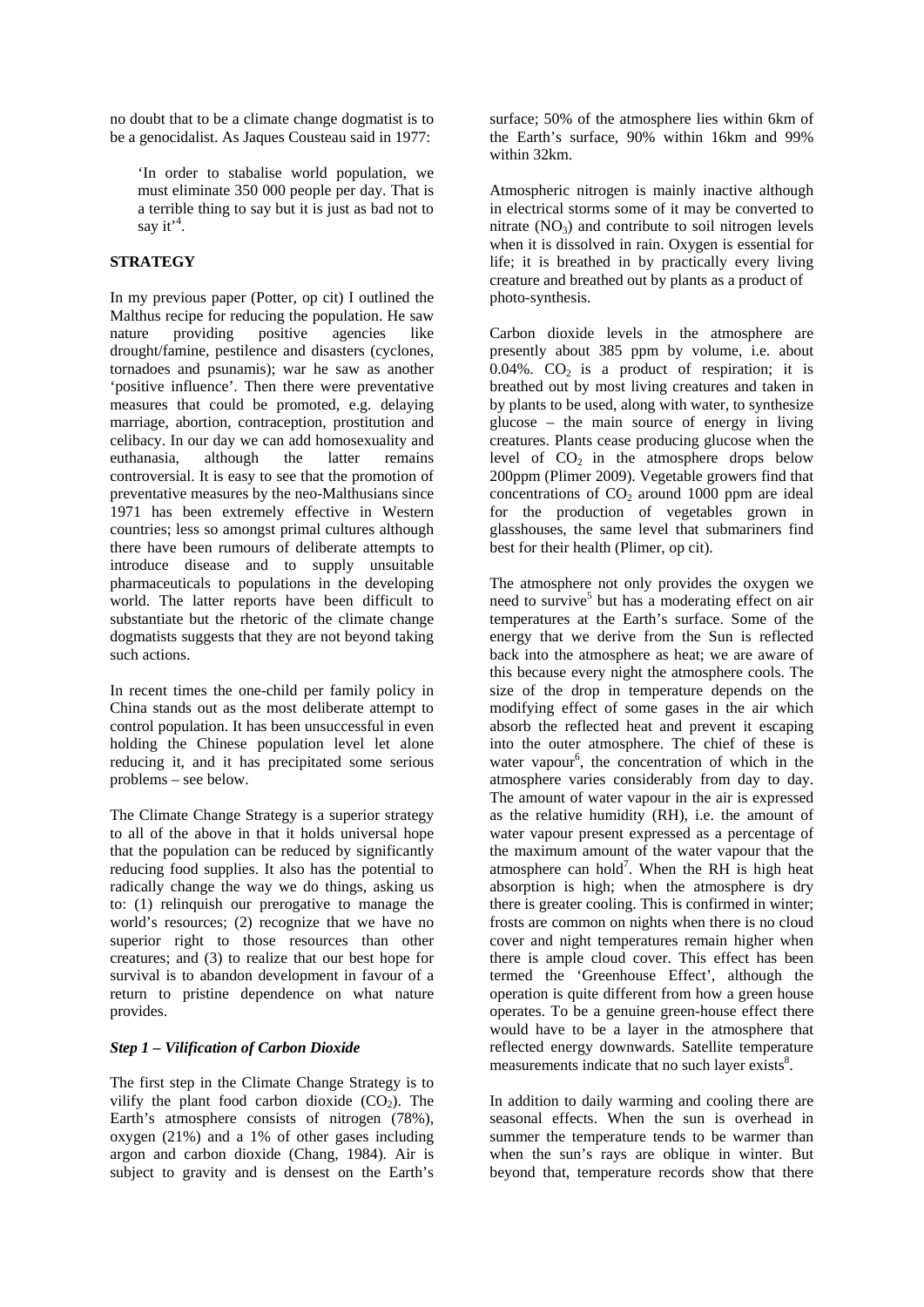are trends in mean temperatures the cause of which has opened the door for controversy. Most cosmic scientists agree that these variations in temperature are concomitant with Sun spot activity but since the late  $19<sup>th</sup>$  Century there have been those who have argued that  $CO<sub>2</sub>$  may be a main cause of temperature variation, especially the  $CO<sub>2</sub>$  that is emitted by the burning fossil fuels – what in recent times has been called anthropogenic (man-made)  $CO<sub>2</sub>$ .

The Swedish scientist Svante Arrhenius, drawing on the work of Joseph Fourier (1768-1830) was the first to publish such an account (Arrhenius, 1896). He drew on the Stefan-Boltzmann  $Law<sup>9</sup>$  to propose a Greenhouse Law which can be stated thus: *If the quantity of carbonic acid increases in geometric progression, the augmentation of the temperature will increase nearly in arithmetic progression.* It is of interest that Arrhenius actually proposed this law to explain ice ages; unlike his modern counterparts, he saw warming as a positive change leading to better health and increased food production. However, it is also of interest that Arrhenius became a member of The Swedish Society for Racial Hygeine (Eugenics) in 1909 and was actively involved in the development in 1922 of The State Institute of Racial Biology in Uppsala, Sweden, the Institute responsible for providing a scientific basis for Compulsory Sterilization programs in such countries as Canada, the Czech Republic, Germany, Sweden and 27 States in the USA (commencing 1934). [Compulsory sterilization is not something we talk about these days but President Fujimori of Peru sterilized 200 000 mainly Indians in his time in office (1990-  $2000$ <sup>10</sup> and there are many countries in the world that still have compulsory sterilization statutes on their books]. The connection between the vilification of  $CO<sub>2</sub>$  and eugenics is well established in Arrhenius's work as is his connection with the Nobel Foundation. Arrhenius was a member of the Nobel Committees for Physics and Chemistry and himself received the Nobel Prize in 1903. On this account it is not surprisingly that Al Gore and the IPCC received the Nobel Prize jointly a century or so later for their success in promoting the Climate Change Dogma.

Al Gore in his Nobel Prize acceptance speech gave credit to Roger Revelle the oceanographer who with Hans Suess published a paper in 1957 claiming that the oceans were incapable of absorbing  $CO<sub>2</sub>$  quickly enough to prevent it becoming an influence on global warming - the *Revelle resistance* factor. In his later years, Revelle was head of the Harvard Centre for Population Studies (!); it was here that he influenced Al Gore. Revelle was not a rabid promoter of population reduction; he promoted the idea that education

would lead to better fed communities and a natural trend to fewer children. Al Gore has not pushed the population reduction concept publicly either; his interests seem to be more in line with making money. He is chairman of Generation Investment Management, a financial management group managing funds from pension groups, foundations, endowments and 'high net worth individuals' and a partner in Kleiner Perkins Caufield and Byers, a venture capital company in which Gore heads up the climate change solutions group. Needless to say Gore's involvements in these companies have made him extremely wealthy.

In the United Kingdom, as mentioned above, Crispin Tickell has been a main proponent of the climate change population reduction lobby. It was he who wrote Margaret Thatcher's 1988 speech on climate change and encouraged her to give funds to the British Council for environmental research. Baroness Thatcher was open to the global warming position because in 1984 she was involved in a massive battle with the National Union of (Coal) Miners and in 1988 she was keen to find a way of reducing the UK dependence on the oil rich nations. Crispin Tickell is currently Director of the James Martin  $21<sup>st</sup>$  Century School at Oxford (formerly the Green College Centre for Environmental Policy and Understanding) despite the fact that he has no academic qualifications in environmentalism.

The vilification of  $CO<sub>2</sub>$  has proceeded despite the fact that there is *no empirical evidence* to support the claim<sup>11</sup>. Firstly, the most accurate temperature readings taken from balloons and satellites show that the Earth is not warming; and there is no grounds for predicting that it will do so in the future. Secondly, the atmosphere does not behave as a greenhouse or even an insulating blanket; the energy balance in the atmosphere is the result of competing forces – evaporation, convection, precipitation and radiation. Arguments that  $CO<sub>2</sub>$  in the atmosphere acts as a greenhouse gas and results in global warming are sheer fantasy, promulgated in the first instance by people who have no scientific background and, in the second instance, by scientists who have prostituted their scientific integrity in order to keep their laboratories open. According to Plimer (op cit), the atmosphere contains a miniscule amount of carbon; 0.001% of the total carbon in the Earth's crust. In the light of the clear connection between the Climate Change Dogma and projects aimed at reducing the world's human population, it is clear that the vilification of  $CO<sub>2</sub>$  is nothing more than a frenetic scaremongering tactic of a group of people who have bypassed empirical reality to embrace an ideology that suits their agenda.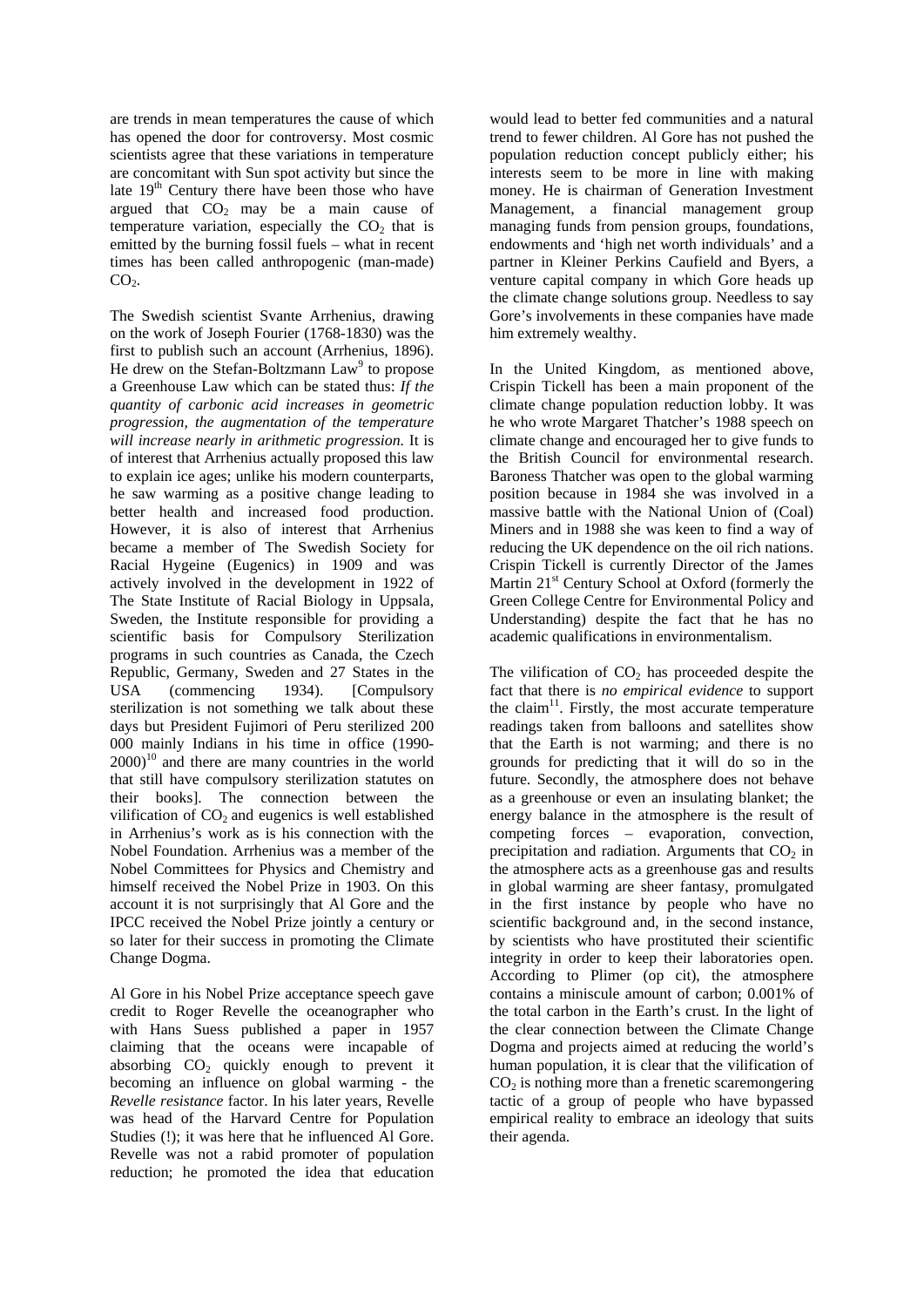#### *Step 2 - Emission Trading Schemes*

Gaining the acceptance of the populace that some thing must be done to reduce global warming (or address Climate Change as it is now called seeing that the Earth's temperature has fallen since 2003) provides an opportunity for the State to take oversight and control over a whole gambit of activities that make up 21<sup>st</sup> Century life. The Kyoto Protocol, enacted in 1997, calls for nations to take action to reduce their 'greenhouse' gas emissions from the year 2005 and to work towards imposing emission limits on all industries for the period 2008-2011 via a mechanism, that has come to be called Cap-and-Trade (CAT). So far, the UK, the European Union (EU), Canada, Japan and Australia (in that order) are the only nations that have made a serious move towards implementing an emissions trading scheme (ETS). The results have been mixed.

In 2003 the EU announced its intention to implement an experimental CAT scheme in the period 2005-2007. The first step was to ask participating nations to establish National Allocation Plans (NAPs). To test the system, only heavy polluters (12 000 companies) were engaged in the first period; these contributed 45% of the total EU emissions in the year 2003. An emissions target was set for each individual company's operation and 'allowances', i.e. carbon credit certificates (CCs), were issued by each government to each company for the period under test. That is to say, an overall environmental cap on emissions was set and a set number of permits issued. The idea behind this was that companies had a choice: (1) reduce their emissions below the cap and selloff excess allowances; or (2) buy CCs and continue to emit emissions at a level above the cap. The purpose behind this extra-ordinary arrangement was that it *put a price on carbon and opened the door for Carbon Trading*. One metric tonne of carbon was chosen as the unit of trading; it was anticipated that the unit trading price would be  $\epsilon$ 20- $\epsilon$ 25/tonne of  $CO<sub>2</sub>$ .

The EU scheme began with 15 participating nations. The prior existence of a UK scheme meant that the market traders were ready to trade Carbon Credits; in the first year, 362 million tonnes of  $CO<sub>2</sub>$ were traded for a sum of €7.2 billion. Futures and option trading were quickly built into the market and by April 2006 the unit price had reached  $\epsilon$ 30. But some countries let it be known that they were likely to give their industries such generous caps that there was no need to take emission reduction seriously. The trading price fell to  $\infty$ 10/unit in May 2006,  $\triangleleft$  2/unit by May 2007,  $\triangleleft$  0.10 in September 2007 and  $\epsilon 0.03$  by December of that year<sup>12</sup>! Further, when the results came in at the end of the

period (June 2007) it was shown that, of the 24 EU nations, only 11 had reduced their emissions and most of them by small amounts. Of the rest, emissions had risen by between 0.2% (Italy) to 28.5% (Finland). UK emissions rose by 5.8%. Overall, emissions in the EU rose by 2%. Thus, while the participating nations had lowered their emissions marginally, the trading of allowances had failed dismally after the first year's rake-off by the more experienced operators. Al Gore's Generation Investment Management Group did quite well we understand!

The second country to take action was Canada. The Canadian government gave a Notice of Intent in 2005. But a Canadian CAT scheme failed to materialize because by 2008 the Provinces had imposed their own carbon taxes and were threatening to join a CAT scheme being developed in some states of the USA. In the 3 years 2005- 2008 Canadian emissions rose 25% with prospects of a further rise of 24% by 2011. Clearly CAT schemes are not as easy to manage as their designers have supposed. In Canada there is now a move on the part of the National Government to allow the Provinces to run CAT schemes and to introduce an *emissions intensity* system at Federal level whereby emission cuts will be measured against units of output. It seems that each level of government is going to work hard to ensure that they have access to the 'cash cow'!

The third nation to indicate that they were about to take action was Japan. A formal statement of intent was made in May 2008 but no action has been reported to date.

Finally, the Australian Government has taken action by calling for a report from Professor Ross Garnaut, a Nicholas Stern disciple. This led to the issuing of a Green Paper, a White Paper and the submission of a Carbon Pollution Reduction (CPRB) Bill to the Parliament in May 2009, together with 10 related Bills. The Bills were passed by the House of Representatives in May but defeated by the Senate in August 2009. The objectives of the CPRB are stated as follows<sup>13</sup>:

**Object 1**: To give effect to Australia's obligation to the Climate Change Convention and the Kyoto Protocols.

**Object 2:** To support the development of a Global response to Climate Change

**Object 3**: To reduce greenhouse gas emissions by 5-15% by the year 2020 and by 60% by 2050.

President Obama has indicated recently that the USA agrees with the implementation of a CAT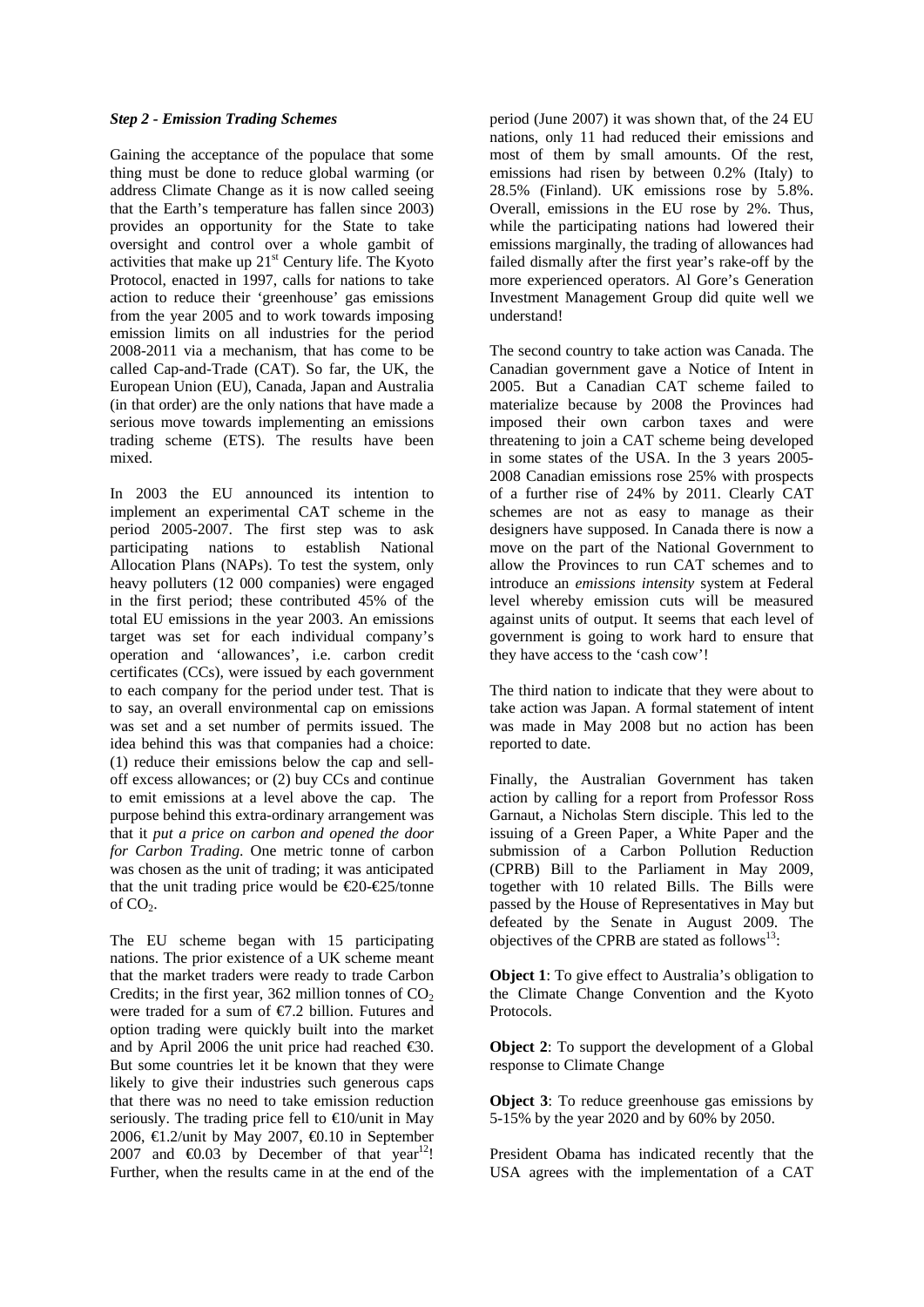scheme in principle but the rest of the world is silent. CAT schemes are seen to be a means whereby the State can take greater control of economic affairs and provide market investors with another way to make money out of money.

The architects of CAT schemes are playing a cautious game at present. The first object is to get the basic Act in place. In particular, the question of whether rural food producers should be included in the scheme is being judiciously avoided by politicians, although cattle are being vilified every day on Australian TV because they emit methane (another so-called greenhouse gas) from both ends of their anatomy. The passing of the Act will allow the Malthusians to introduce all kinds of regulations that can be put in place without the Government having to face the Parliament. Clearly, if members of the general public knew what effect a CAT scheme is likely to have on the price of food, they might not be so keen to see the scheme implemented. Conversations with a cross section of the Australian community suggest that the older generation has a strong conviction that the whole business is a scientific non-event and a moneymaking scam. But this view is being challenged by members of a younger generation that have been indoctrinated with Climate Change mis-information throughout their school life; they have accepted the Climate Change Dogma with the same naivety as previous generations accepted the Darwin's theory of evolution. In between, are the hard working economically active people who are too busy making ends meet to ask questions about a subject over which they see they have no control.

But to ignore the threat may be a mistake. Professor Bob Carter<sup>14</sup> has estimated that the cost of carbon sequestration, based on a price of  $$30/tonne$  of  $CO<sub>2</sub>$ could be around \$3054 per annum for the average family. Ross Garnaut, on the other hand, has said that it will cost \$250/tonne to remove carbon dioxide for re-cycling or permanent sequestration; at that rate the expected cost per family would be \$22 455 per annum, all for a *possible* reduction in temperature of 0.0001°C! In addition, there would be hidden costs: (1) unemployment caused by replacing coal-fired power plants with wind power; (2) transitional costs, estimated to be 1% of GDP; (3) contributions to off-set losses experienced by developing countries, a further 1% of GDP (see below); and (4) the economic growth foregone – estimated by the Australian treasury to be 1.8% of GDP.

The most regrettable fact associated with the Australian Government's approach is their designation of  $CO<sub>2</sub>$ , along with water the most important plant food on the planet, as a pollutant. This choice seems to have the potential to lead human thought into a bizarre make believe world, an insanity from which we might not recover. The eugenic architects of the Climate Change Dogma have done their homework well.

The challenge for the developing world is that the Climate Change Dogma will exclude them from developing electricity services based on coal power. Further, all fossil fuel prices are set to rise and most developing countries are already paying more than Westerners for petrol and diesel. The attack on fossil fuels also necessarily impacts on international trade; I have mentioned previously how Kenyan vegetable growers have been disadvantaged by the global warming hype (Potter, op cit). Some nations in the Pacific see talk of rising sea levels opening up possibilities for more aid but they may be disappointed in this. There has been some excitement in Africa re the possibility that they may participate in Carbon Credit Payments but the collapse of the market in the EU suggests that they may be overly optimistic. It is hard to see any advantage for the developing world arising from a Greener world. As Bob Carter has said, we should be more concerned with seeing that the populace in the developing world has clean water and electricity than making sure that speculators have yet another way of making money without work.

#### *Conclusions*

Climate Change is a strategy developed by people who wish to depopulate the planet. We should resist the imposition of CAT schemes politically and at the same time make plans for off-setting the impact of inevitable food shortages that will result if the Malthusians have their way. The difficulties experienced by the EU and the Canadians in setting up CAT schemes are encouraging. Maybe our combined ingenuity at the individual level will be sufficient to win the day after all.

As this paper is being written, news comes of an extension to the carbon footprint – the introduction of a water footprint, i.e. a measure of how much water is needed to produce a unit of product. Early Dutch attempts to quantify water footprints show that agricultural products are very inefficient in water use, e.g. by their account it requires 3 500 litres of water to grow 1kg of beef. Some CSIRO scientists in Australia are re-calculating the figures using a less biased approach. It is to be hoped that their figures present a better picture, otherwise the Climate Change protagonists will have another strategy to cause us all to become vegetarians.

#### **THE IMPACT OF REDUCING POPULATION**

Returning to the real objective of the Climate Change mongers, population reduction, it is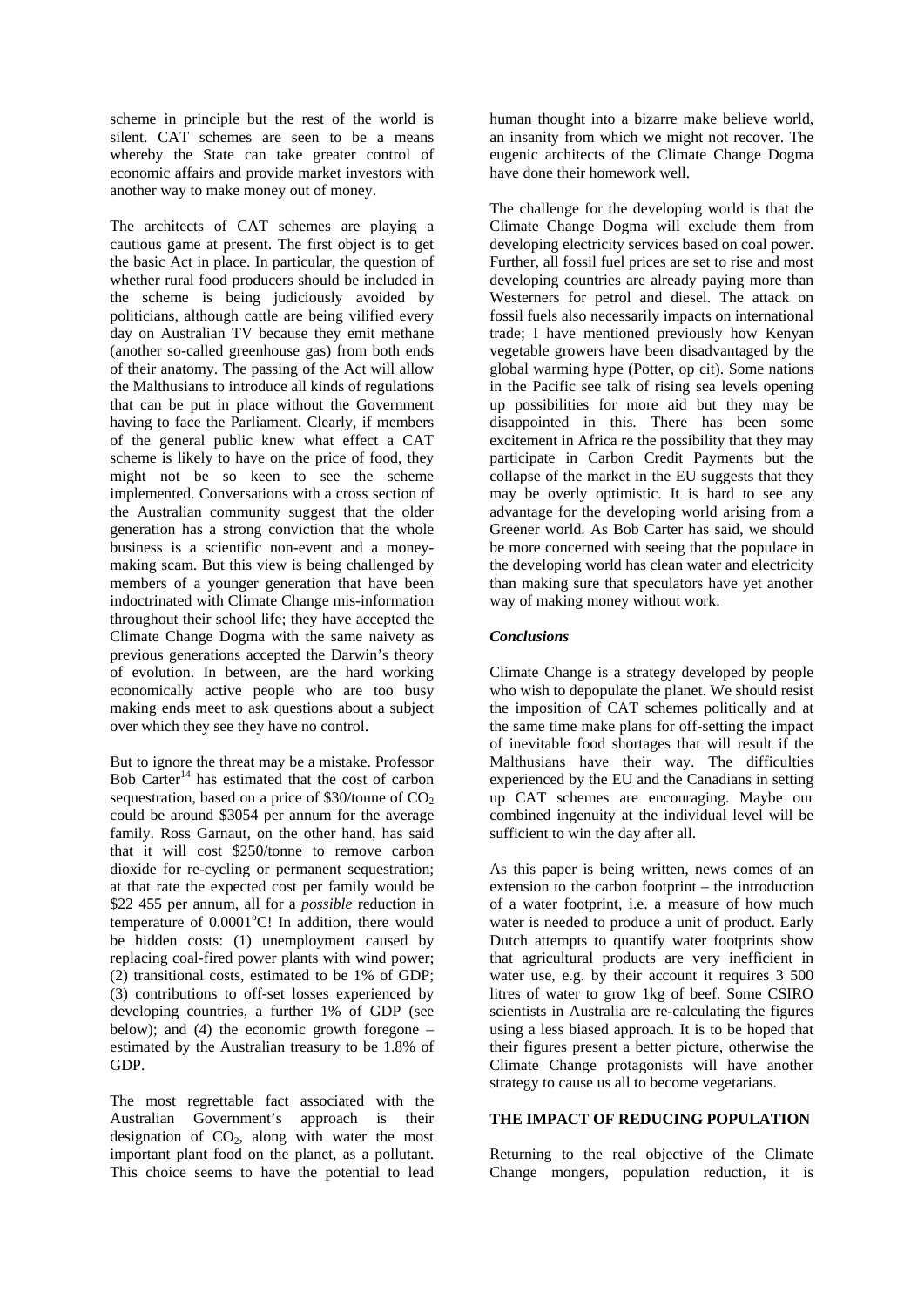interesting to review progress of the one child policy in China. China had a population of 565 million and a growth rate of 6.2% when they introduced a one child per family policy in 1979; the current population is 1.33 billion and the growth rate is 1.7%. So, while the rate of growth has fallen, the population of China is not getting less because life expectancy has lifted from 40 years in 1950 to 81 years in 200915. We get a picture of this trend by looking at the ratio of  $0-14$  year olds to  $60+$  year olds:

#### **HUMAN AGE GROUPS IN CHINA**

|       | $0-14$ years | $60+$ years |
|-------|--------------|-------------|
| 1950: | 36%          | 16%         |
| 2008: | 7%           | 27%         |

These figures are overall figures; various ethic groupings vary somewhat in their growth patterns. Since 1979, the predominant Han people have grown by 21%, Tibetans by 40% and the Manchu by 148%. By 2050 China is expected to have 1.45 billion people.

These statistics hide three important social problems being faced in China as a direct result of the one child policy. Firstly, because families prefer to have a son than a daughter and because abortion and infanticide continue to be practiced, there are now many more young men than young women of marriageable age in China. By some estimates the discrepancy is 32 million but a figure of 60 million has been quoted. The Population Reference Bureau<sup>15</sup> sees the disparity varying with the ethnic grouping; the overall figure for China (male babies versus female babies) in 2008 was 120:100 but in Tibet it was 135:100 and in Xinjiang 138:100. The result is that many men cannot find a mate in their home territory. What the full consequences of this may be we can only guess at but one consequence has been an increased use of prostitutes with a resultant spread of AIDS. Currently 4 million people in China have AIDS and the number is expected to rise to 10 million by 2010. The Malthusians will no doubt be happy to hear that!

A second problem is that children are regularly being abducted. One estimate suggests that more than 200 children are stolen on any given day; and the sadness and sense of loss felt by parents is not helped by a police force rendered indifferent by the incredible difficulty of finding a child in the massive Chinese population.

A third, perhaps the major problem is the challenge of caring for the aging population. Traditionally,

the aged were cared for by family members; now family members are faced with an almost impossible task because under a one child per couple policy each person aged 35-40 must care for his or her parents aged 55-60 and four grandparents aged 75-80. A recent Australian Broadcast Commission report revealed that Shanghai Province has some 22 million people over 60 years and only 33 000 places in geriatric hospitals. And, from the visual evidence presented, it is certain that no Westerner would tolerate the conditions provided in the hospitals that are available. As indicated previously (Potter, op cit), a main reason that people have children is to ensure that they are cared for in old age. This is no longer a reasonable expectation in modern China.

India poses a problem for the Malthusians in that it is reproducing at the rate of 2.8% and is expected to reach 1.5 billion by 2050. Another group that is continuing to reproduce unchecked is the Islamic population; they are currently averaging 6.2 children per couple (8.1%). Some commentators see this posing a threat to the indigenous populations of Europe, Australia and the USA where white groups are reproducing at rates well under 2%: France 1.8%; UK 1.6%; Greece 1.3%; Germany 1.3%; Spain 1.1%. These figures suggest that most of Europe could become Islamic States in 30-40 years time. The disparity in population growth in the USA is 8% for Muslims compared with 1.6% for other races. In Canada, where there are now 1.6 million Muslims, the rate for whites is 1.6%.

### **FINAL THOUGHT**

The overwhelming success of the Malthusian project in our time and the imminence of CAT schemes suggests that the human population is about to be plunged into a nightmare world of contrived unreality. Are we five minutes to midnight?

There appears to be some light at the end of the tunnel. The EU and Canadian CAT schemes are not working too well. Perhaps we should not be discouraged by superficial success but press on with an empowered individual agency to ensure that a Cornucopian vision of a better world remains intact.

### **NOTES**

<sup>1</sup>See www.wikipedia.org/wiki/Giammaria\_Ortes.

<sup>2</sup>See www.wikipedia.org/wiki/Henry Carey

<sup>3</sup>See Tickell's CV on www.crispintickell.com